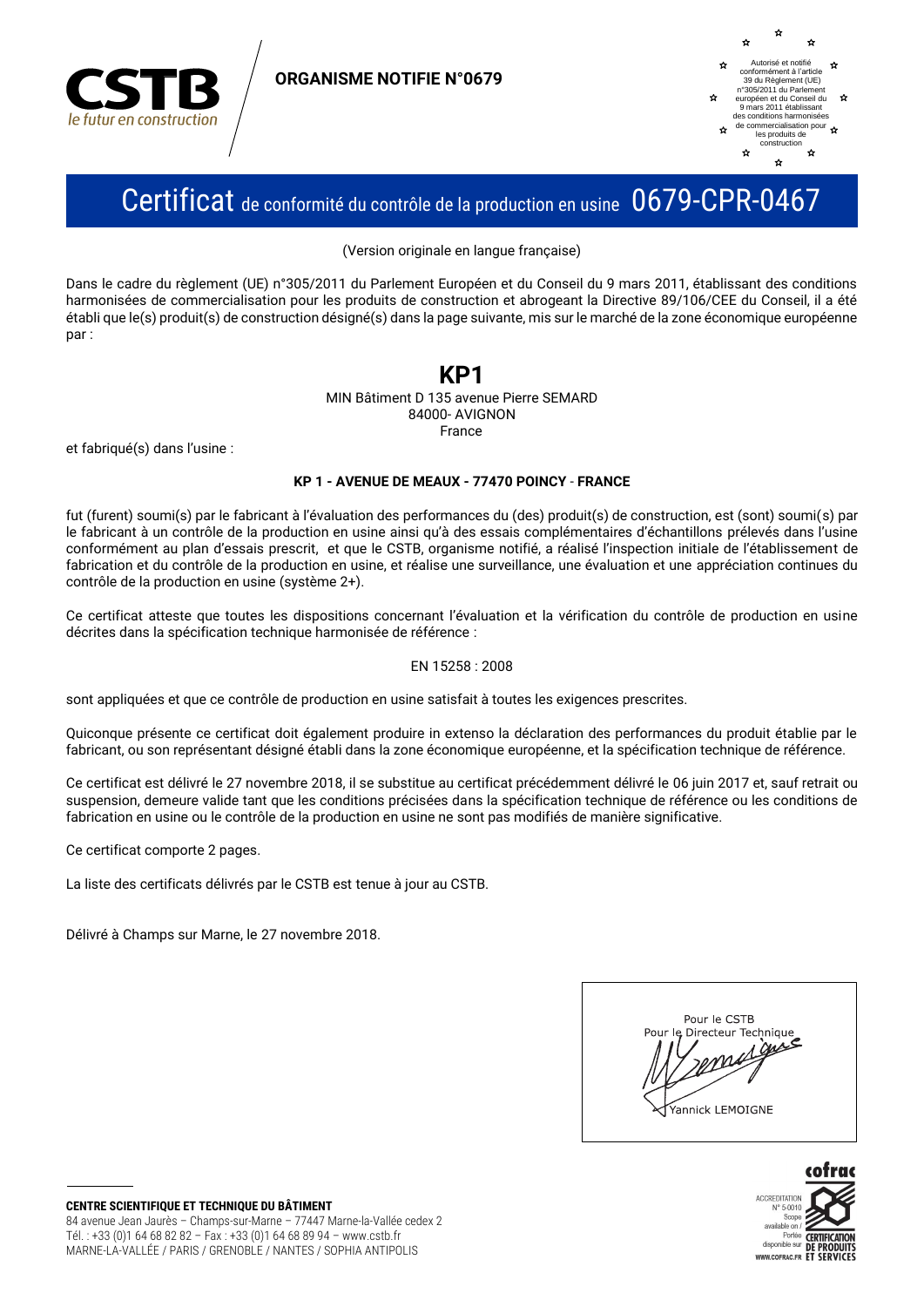

**ORGANISME NOTIFIE N°0679** 



Certificat de conformité du contrôle de la production en usine 0679-CPR-0467

## **ELEMENTS DE MURS DE SOUTENEMENT \***

Catégorie d'utilisation :

\* La liste des éléments figure dans les documents d'accompagnement des fournitures établis par le fabricant (catalogue, plan de calpinage, note de calcul...). Elle est surveillée par le CSTB lors des audits de suivi.

CENTRE SCIENTIFIQUE ET TECHNIQUE DU BÂTIMENT 84 avenue Jean Jaurès - Champs-sur-Marne - 77447 Marne-la-Vallée cedex 2 Tél.: +33 (0)1 64 68 82 82 - Fax: +33 (0)1 64 68 89 94 - www.cstb.fr MARNE-LA-VALLÉE / PARIS / GRENOBLE / NANTES / SOPHIA ANTIPOLIS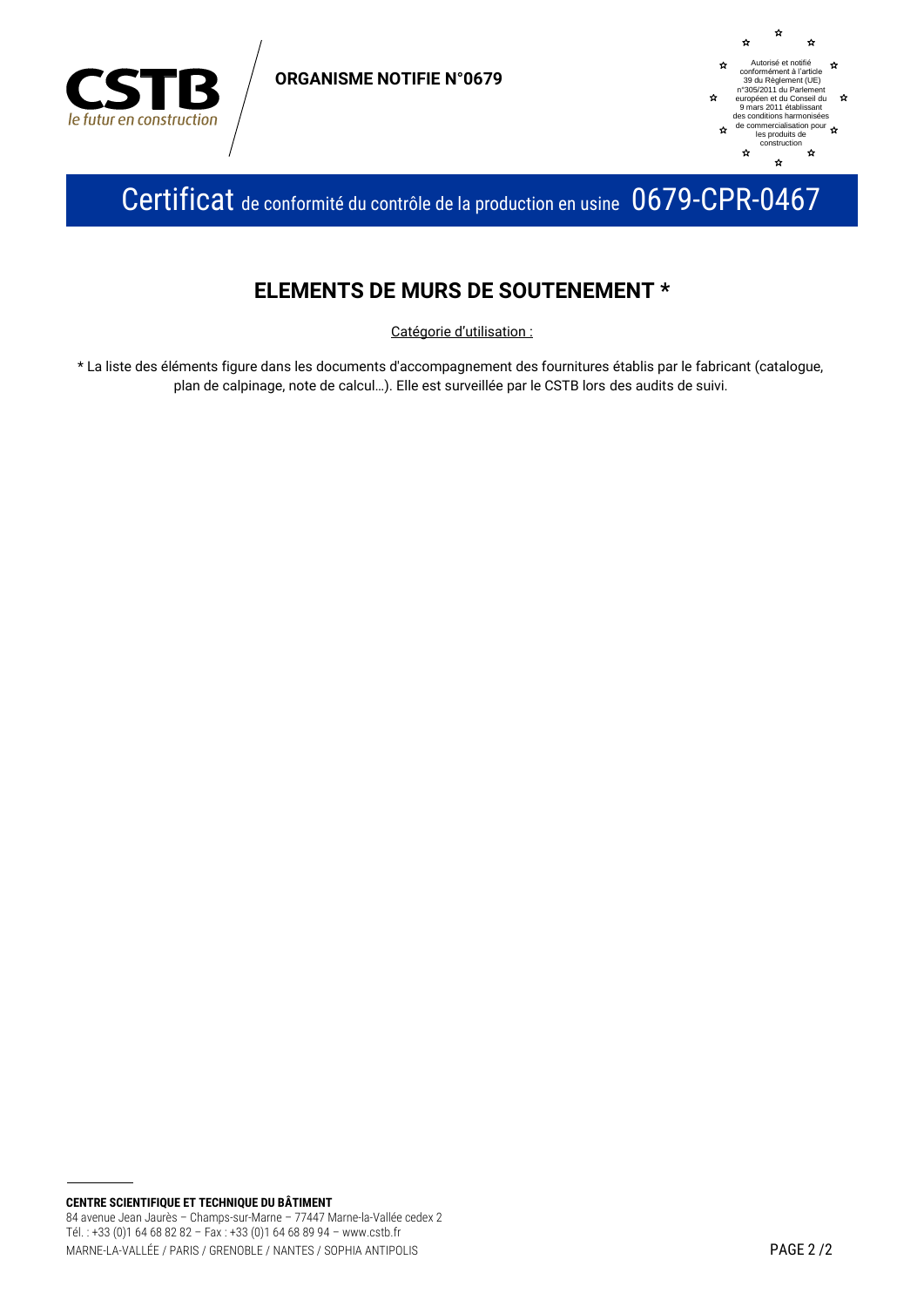

**NOTIFIED BODY N°0679** 



# Certificate of conformity of the factory production control 0679-CPR-0467

(English translation, the original version is in French)

In compliance with the Regulation (EU) No 305/2011 of the European Parliament and of the Council of 9 March 2011 laving down harmonised conditions for the marketing of construction products and repealing Council Directive 89/106/EEC, it has been stated that the construction products indicated in the following page, placed on the European economic area market by:

### KP1 MIN Bâtiment D 135 avenue Pierre SEMARD 84000 AVIGNON **FRANCE**

and produced in the factory:

### KP 1 - AVENUE DE MEAUX - 77470 POINCY - FRANCE

was (were) submitted by the manufacturer to the assessment of the performance of the construction product(s), is (are) submitted by the manufacturer to a factory production control and to the further testing of samples taken at the factory in accordance with a prescribed test plan, and that the notified body  $-$  CSTB  $-$  has performed the initial inspection of the manufacturing plant and of the factory production control and performs the continuing surveillance, assessment and evaluation of the factory production control (system 2+).

This certificate attests to that all provisions concerning the assessment and evaluation of factory production control described in the harmonized reference technical specification:

#### EN 15258:2008

are applied and that this factory production control fulfills all the prescribed requirements.

This certificate can only be used in conjunction with the declaration of performance of the product written by the manufacturer or his authorised representative established in the European economic area and with the technical specification in reference.

This certificate is issued on 27 November 2018, it replaces the certificate previously delivered on 06 June 2017 and, except for withdrawal or suspension, remains valid as long as the conditions laid down in the corresponding technical specification in reference or the manufacturing conditions in the factory or the factory production control itself are not modified significantly.

This certificat comprises 2 pages.

The list of certificates issued by CSTB is kept up-to-date by the CSTB.

Issued in Champs sur Marne, on 27 November 2018

| For CSTB<br>On behalf of the Technical Director<br>$\iiint$ |
|-------------------------------------------------------------|
| Yannick LEMOIGNE                                            |



**CENTRE SCIENTIFIQUE ET TECHNIQUE DU BÂTIMENT** 84 avenue Jean Jaurès - Champs-sur-Marne - 77447 Marne-la-Vallée cedex 2 Tél.: +33 (0)1 64 68 82 82 - Fax: +33 (0)1 64 68 89 94 - www.cstb.fr MARNE-LA-VALLÉE / PARIS / GRENOBLE / NANTES / SOPHIA ANTIPOLIS